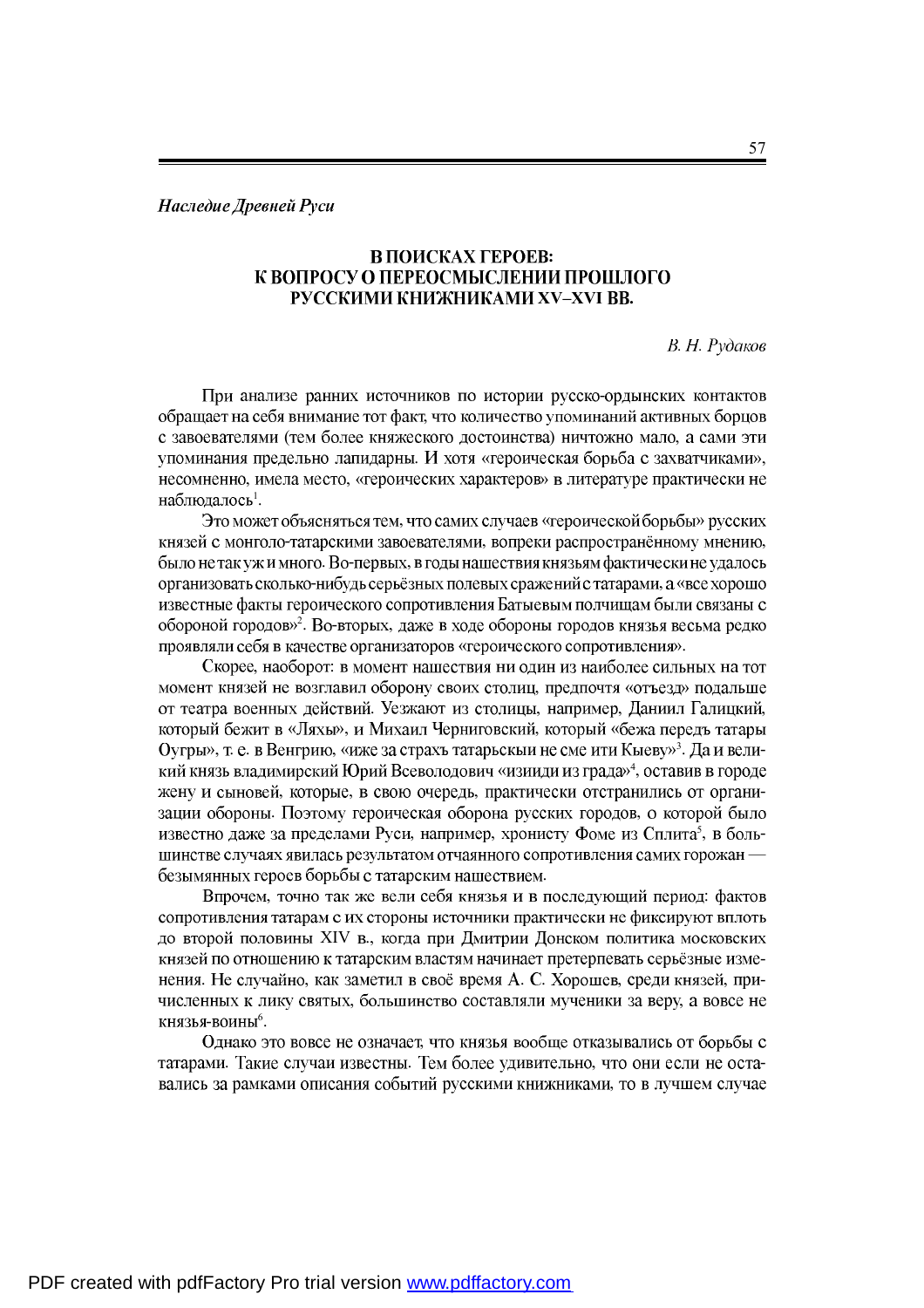упоминались в источниках лишь вскользь. Не исключено, что причины такого умолчания могли быть сугубо «цезурные». Во второй половине XIII в. для большинства русских князей покорность и даже сотрудничество с недавним врагом оказались наиболее предпочтительными вариантами поведения, поскольку гарантировали сохранение власти. Как писал А. Н. Насонов, цитируя житийную повесть о Михаиле Черниговском, «на Руси признали, что Русская земля стала землёй "Канови " и что "не подобаеть" на ней "жити, не поклонившеся има"»<sup>7</sup>.

Вряд ли авторы княжеских житий и официальных летописных сводов могли, даже если хотели, выступить с прямой критикой таких подходов, тем более что в этом случае им пришлось бы осуждать «своих» собственных князей или их бли- $8$ . Да и сами книжники (авторы как житийных, произведений) в подавляющем большинстве случае принадлежали к одному из самых привилегированных социальных слоёв эпохи «монголо-татарского ига» -9 .

В итоге, герои противостояния татарам оказались как бы «вне памяти»: из ранних памятников мы о них почти ничего не узнаём, соответствующая информация содержится либо в зарубежных, либо в гораздо более поздних (XV-XVI вв.) отечественных источниках, достоверность которых, к сожалению, крайне низка.

Почему произведения, повествующие о героической борьбе с монголо-татарскими завоевателями, появляются спустя достаточно большой промежуток времени после описываемых в них событий? Можно предположить, что в определённый момент книжники и общество в целом осознали, что имеют дело с ситуацией «отсутствия героев». Именно поэтому на рубеже XV-XVI вв. появляются новые редакции произведений, посвящённых событиям первых лет русско-ордынских контактов, в которых иначе, чем прежде, описываются, а главное, оцениваются поступки князей, живших в XIII в.

Рассмотрим приёмы такой трансформации на конкретных памятниках древнерусской книжности.

Один из таких приёмов — расширение повествования за счёт включения уникальной информации. В этом смысле стоит назвать, например, созданную на рубеже XV-XVI вв. «Повесть о разорении Рязани Батыем», которую следует признать весьма удачной (раз её сюжет до сих пор пересказывается в качестве правдивого повествования о событиях XIII в.) попыткой разрешить ситуацию с «отсутствием героев». Повесть фактически создаёт героев заново. Расширение повествования происходит, главным образом, за счёт включения в рассказ уникальных, нигде более не встречающихся сведений о подвигах рязанцев. Так, князь Юрий Ингваревич, согласно «Повести», идёт на бой, провозглашая, что «лутче нам смертию живота купити, нежели в поганой воли быти». В результате «мнози бо силнии полки падоша Батыеви». Видя, что «господство резаньское крепко и мужествено бьяшеся», Батый даже «возбояся». «Удалцы и резвецы резанския» столь «храбро и мужествено бьяшеся», что «едва одолеша их силныя полкы татарскыа». Кульминацией «рязанского геройства» является эпизод с Евпатием Коловратом. Решив отомстить Батыю за разорение родной земли, Коловрат с дружиной «начаша

58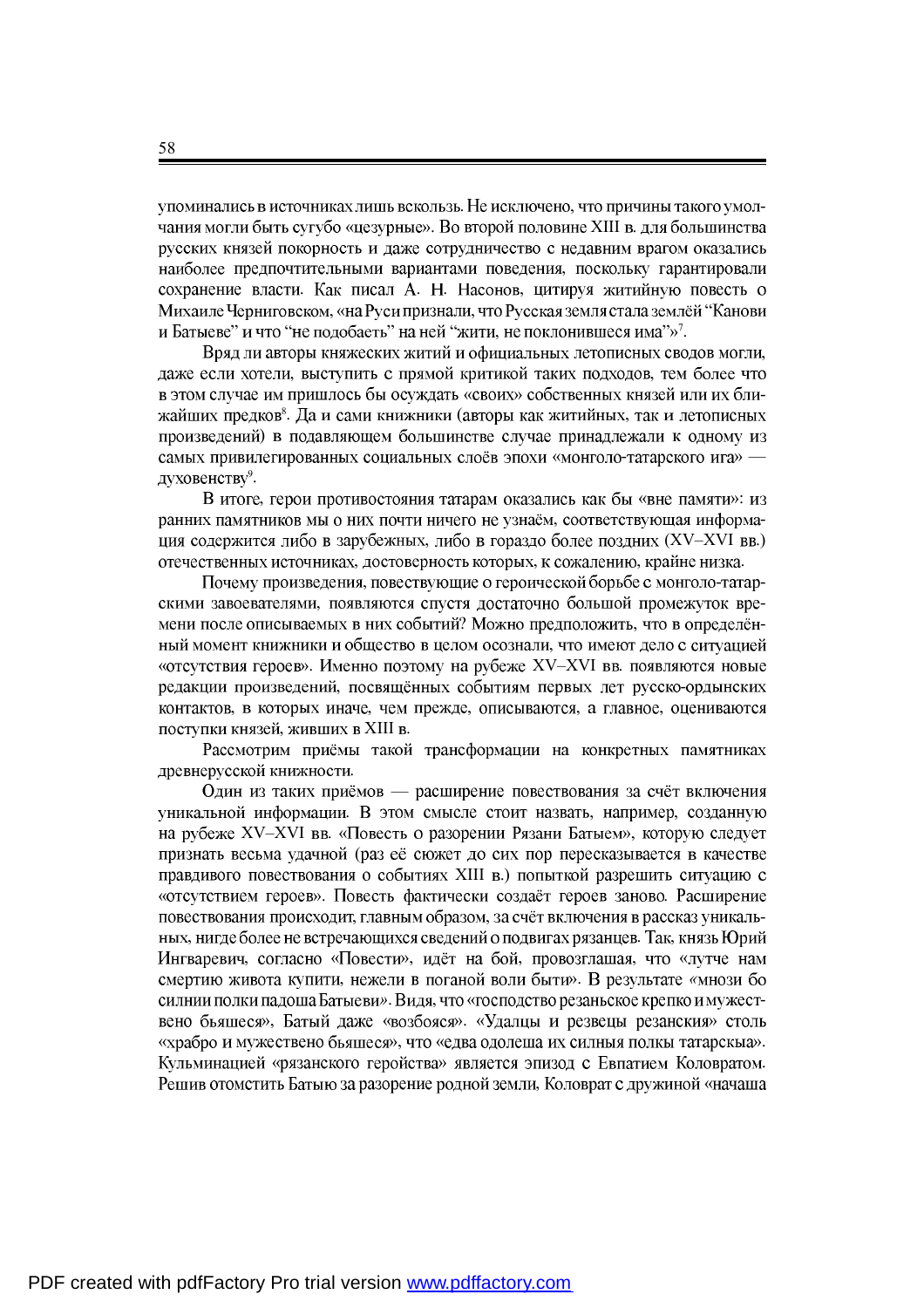сечи без милости полкы татарскыа: татарове же сташа, яко пияны, или неистовы». В итоге, у татар сложилось вполне апокалиптическое впечатление о происходящем: «... татарове мняша, яко мертви восташа». После трудной победы над отрядом Евпатия Батый «начаша дивитися храбрости, и крепости, и мужеству резанскому господству <...>, сии бо люди крылатыи, и не имеюще смерти, тако крепко и мужест-, бьяшеся един с тысящею, а два со тмою»<sup>10</sup>.

Другой путь состоял в корректировке уже имевшихся образов, в наделении ранее «негероических» персонажей героическими чертами. Характерные примеры такого подхода — трансформации летописного рассказа об обороне Владимира в 1238 г. и действиях сыновей великого князя, а также Жития святого благоверного князя Александра Невского.

В Лаврентьевской летописи, содержащей самое подробное из всех ранних рассказов о событиях 1237-1238 гг. описание осады Владимира полчищами Батыя (текст создан между 80-е гг. XIII в. и 1305 г.), оставшиеся в городе сыновья великого князя жаждут «оумрети перед Золотыми враты за святую Богородицю и за правоверную веру христьяньскую!» При этом они исходят из того, что сопротивление татарам бесполезно. По их мнению, ордынцев «наведе на ны Богъ грех ради нашихъ», а значит, «несть человеку мудрости, ни есть мужства, ни есть думы . Яко Господеви годе бысть, тако и бысть»<sup>11</sup>.

Совершенно иную трактовку получают действия князей в летописных сводах XV в. и особенно XVI в. Уже в Симеоновской летописи (она отразила в части до 1391 г. тверскую переработку Троицкой летописи) князья предпочитают «умрети ... за святые церкви и за православную веру христианьскую, нежели воли ихъ (татар. — В. Р.) быти над нами». А фраза «сиа вся наведе Богъ на ны грехъ ради ...» вкладывается в уста не князьям, а всего лишь воеводе Петру<sup>12</sup>.  $\,$ такую же версию читаем и в Голицынском списке Никоновской летописи. Однако, согласно остальным редакциям этой летописи, князья и вовсе наполняются воинственным духом: «възхотеша изыти противу ихъ (татар. — В. P.) на бои за святыа церкви и за православную веру». Но князей отговаривает воевода: «Како убо можем изыти на них, и стати противу толикаго множества? Лутчи нам есть в граде седети , елико возможно нам, противу их брань сотворити»<sup>13</sup>.

Получается, что в первоначальном виде рассказа о нашествии Батыя перед нами - смиренные князья, готовые подчиниться судьбе и погибнуть, отказавшись даже от попыток борьбы с «погаными». В позднейших же обработках текста князья изъявляют желание в одном случае погибнуть, нежели оказаться в неволи, **в другом** — с оружием в руках встать «на бой» с татарами.

Можно предположить, что указанные изменения в трактовке событий 1237 г. произошли не случайно, а под воздействием того, как с позиций XVI в. должны были вести себя князья XIII в. Если в XIII в. отказ от сопротивления, вызванный смирением перед карой Господней, вряд ли мог вызвать непонимание или тем более осуждение, то в XV-XVI вв. отказ от борьбы с врагами ассоциировался , недолжными<sup>14</sup>. Понятно, что «наделять»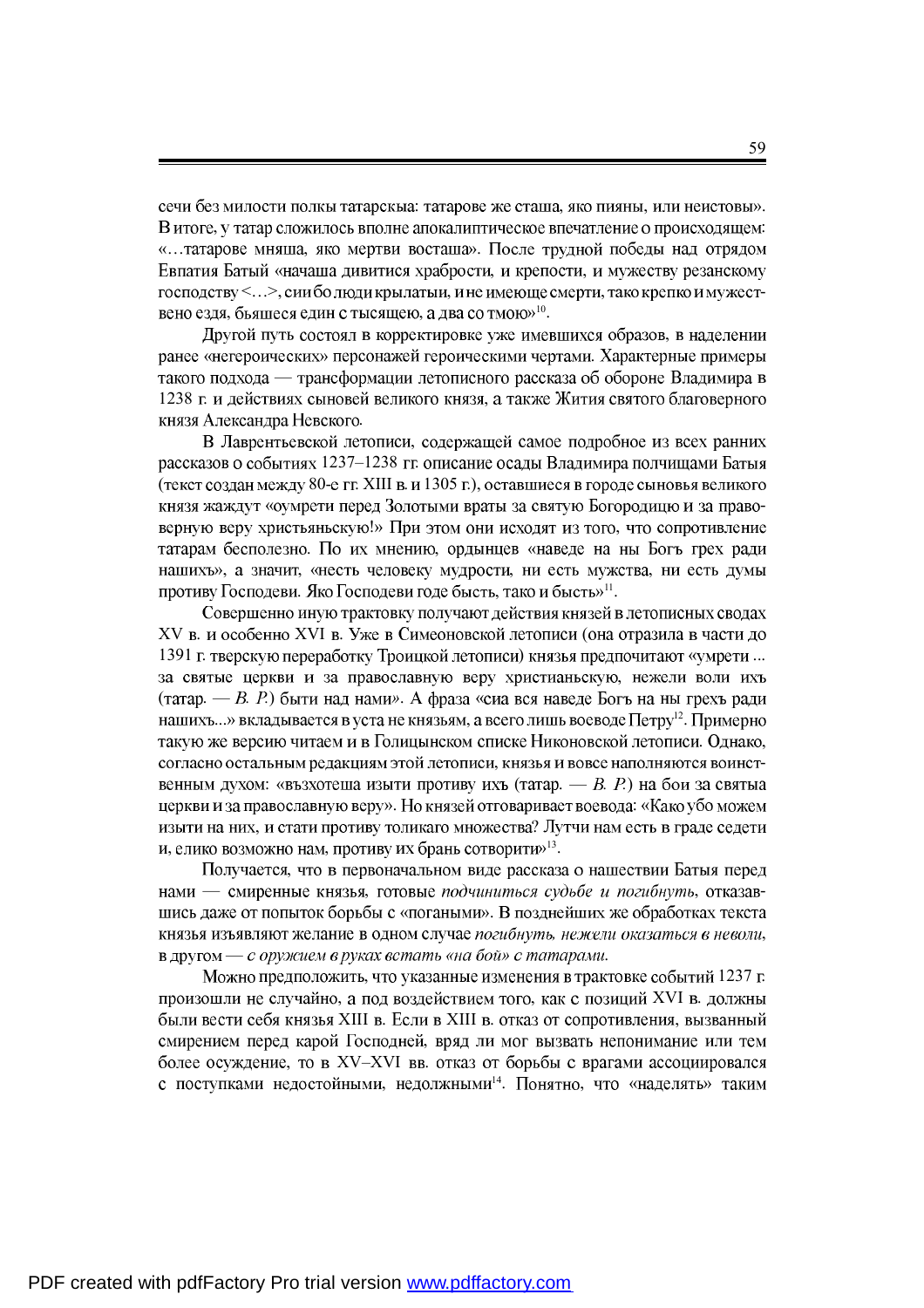поведением мученически погибших сыновей великого князя владимирского уже было не совсем удобно.

Примерно с теми же механизмами формирования образа героя мы сталкиваемся при анализе изменений, которые вносятся в середине XVI в. в одно из наиболее популярных произведений древнерусской литературы — Житие святого благоверного князя Александра Невского. Автор так называемой «редакции Василия Варлаама» (она была составлена в 50-е гг. XVI в. и включена в Великие минеи четьи), решил проблему «отсутствия героя» за счёт перенесения на своего персонажа черт другого, «более героического» человека. Таким человеком, по мнению Василия Варлаама, судя по всему, был святой князь Михаил Всеволодович Черниговский. Христианский подвиг Михаила состоял в том, что, будучи вызванным в Орду «царём Батыем», он не поддался на «прельщения» татар, отказался поклоняться их идолам и божествам и погиб от рук «нечестивых», сохранив чистоту веры. Александр, как известно, имел иной опыт общения с татарами: летописи не раз сообщают о том, что «с честью» принят в Орде и отпущен обратно<sup>15</sup>. и княжеское Житие, первоначальная редакция которого возникла, судя по всему, 60-е гг. XIII в.<sup>16</sup>

В новой версии Жития Александр Ярославич едет в Орду, стремясь повторить подвиг погибшего за веру князя Михаила Всеволодовича: Василий Варлаам буквально цитирует текст Жития Михаила Черниговского, вкладывая в уста великому  $17.$  По версии книжника, освобождает Александра от прохода через очистительный огонь и поклонения идолам, а затем отпускает его с миром. В результате, как отмечает Ф. Б. Шенк, под пером автора этой редакции Жития Александр предстаёт как «бескровный мученик, , но не казнённый»<sup>18</sup>.

То, что процесс переосмысления отношений русских князей с ордынскими властями столь активно разворачивался в XV в. и особенно в XVI в., вполне объяснимо. К этому времени меняется восприятие татар в целом и ордынских властей, в частности. Если изначально они воспринимались в качестве «кары Господней», а их власть — как ниспосланное Богом испытание (и, значит, бороться с ними было бессмысленно и даже греховно), то впоследствии они начинают выступать как «безбожные», «беззаконные», «слуги дьявола» (с ними христианину бороться не просто можно, но и должно). Одновременно с рефлексией по поводу природы ордынской власти начинает формироваться новая идеология Русского государства, опирающаяся на идеи о мессианском предназначении Руси и богоизбранности великокняжеской власти. Князь отныне воспринимается ещё и как пастырь, обязанный защищать вручённую Богом паству от происков «поганых» и стоящего за ними «князя мира сего». Теперь смирение, а уж тем более сотрудничество с татарами по определению оказываются для князей невозможными вариантами поведения. С «погаными» можно только сражаться, с оружием в руках защищая идеалы христианства, ведь их нашествия — отныне уже не «кара Господня», а происки «лукавого». Такое восприятие имело и «обратную силу»: как враги христианства стали восприниматься и те абсолютно веротерпимые ордынцы, с которыми имели дело русские князья во